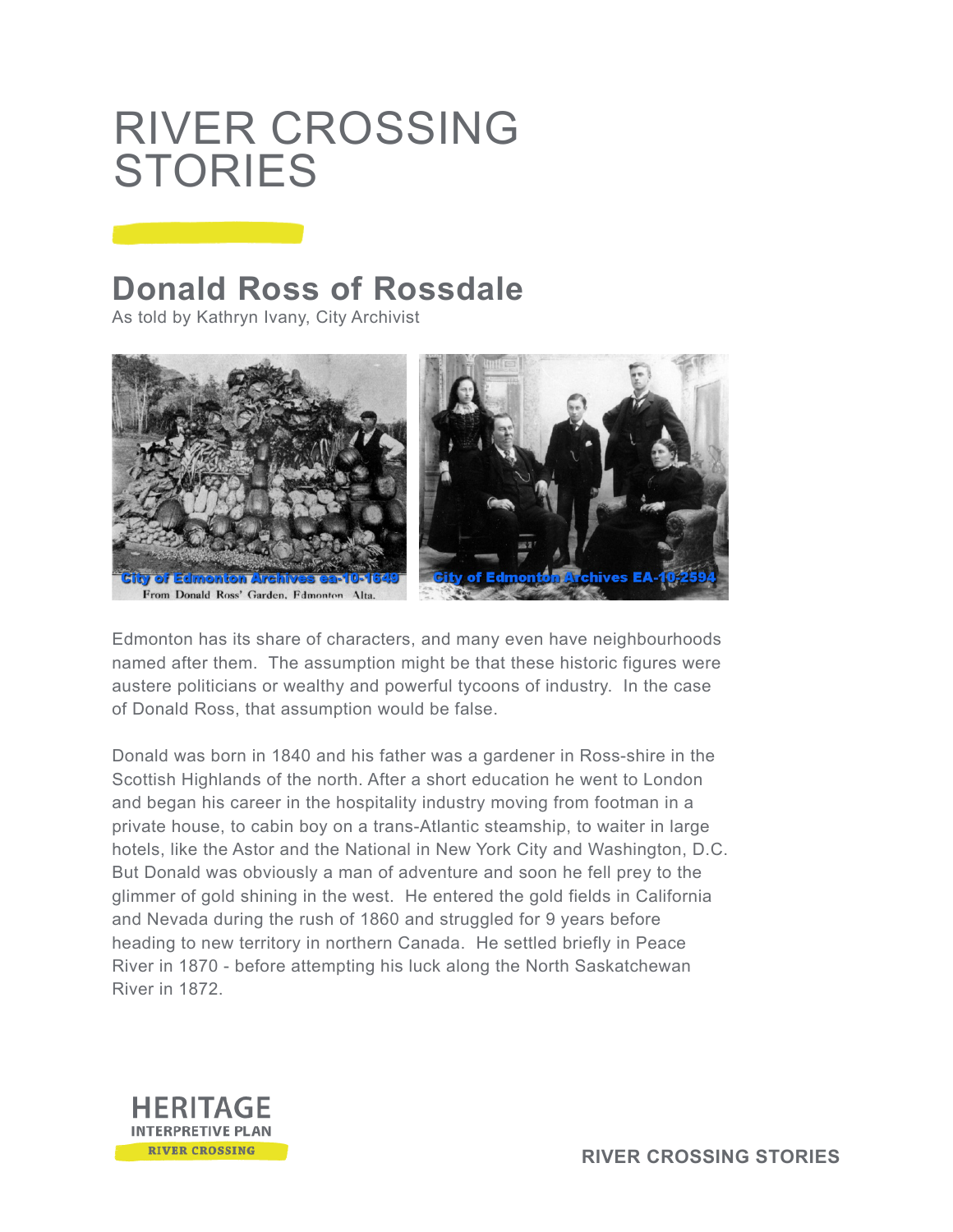You may not know that there was a significant number of gold panners in the Edmonton district in the 1870s. Charles Livingston, Charlie Stevenson, and Cornelius Gallagher among others tried their luck on the silt washed down from the Rocky Mountains, staying in this community even as others passed through on the way north to the fields in the Yukon and Alaska. Some panned in the streams coming down the ravines, others dredged the river itself using apparatuses known as "grizzlies" which resembled large rocking troughs on stilts, down which river water washed away the larger particles hopefully leaving behind gold dust. Between stretches on the river, Ross also turned his hand to gardening and agriculture on the old Hudson's Bay Company farm on the north side of the river flats. He did fairly well in terms of barley and vegetable crops, but not in terms of enough money to pay off the lease he had on the land.

His next venture included opening the log house he had built himself near the base of the riverbank into a rooming house for those were coming into the area - either passing through or trying to join the growing settlement. In 1876 he expanded the service into a real hotel, the 1st hotel west of Portage la Prairie. Along the way he also started a coal mining business - burrowing into the riverbank behind his cabin - because the winters in the Edmonton district were long and cold. Because he had coal to sell, he also got into the shipping business, using scows to transport the coal up and down the river to customers as far away as the Fort Saskatchewan N.W.M.P. post. He continued to plant and grow vegetables and small plots of grains, both to feed his visitors at the hotel, and to sell to his neighbours in his general store. He also invested, where he could afford it, in others' businesses like a brickyard, the boat builder and eventually, the Incline Railway which helped others transport their goods up to the top of the riverbank to the new settlement of Edmonton.

He was married in 1878 at the McDougall Mission to Olive Brewitt (1850-1932), an Englishwoman who came to Edmonton via Ontario. Her wedding ring was fashioned by the HBC blacksmith from gold dust from the North Saskatchewan. Olive assisted Donald to operate the hotel and also became an expert gardener. Together the Ross' helped shape the community; she doing community welfare and church work, he serving on the Public School board, and the Exhibition Association as well as organizations